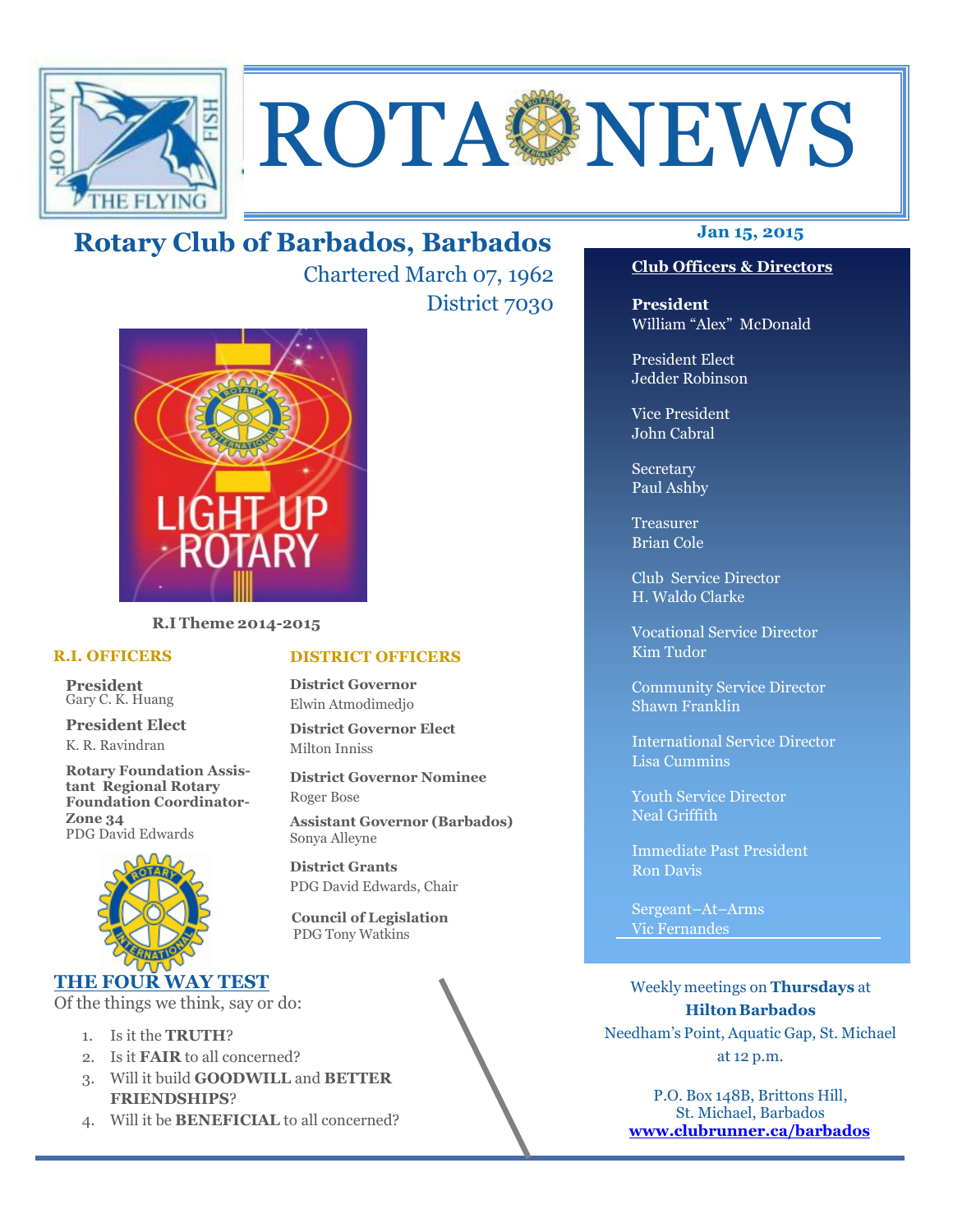#### **THE ROTARY CLUB OF BARBADOS WELCOMES ALL VISITING ROTARIANS AND GUESTS**

**January is Rotary Awareness Month** 

#### **IN MEMORIAM Stalwarts of Methodism**

#### **Sir Lawrence Vernon Harcourt Lewis, KCMG, GCM JP**

It is with much sadness that we announce the death of Hon-

orary Rotarian, Sir Harcourt Lewis. He died on the morning of January 13 (Tuesday).

Sir Harcourt joined the Rotary Club of Barbados June 01 1978. He was invited to become an Honorary Rotarian on his appointment as Senator and Minister of Government in 1986. **(Historically in Barbados Cabinet meetings are held on Thursday).**

In 2008 the Club recognized the contribution of Sir Harcourt with the award of a Paul Harris Fellowship.

In 2010 Sir Harcourt was Knighted in the New Year Birthday Honors of Queen Elizabeth and named Knight Commander of St. Michael and St. George for his contributions to Barbados' financial services industry.

Described as a pioneer of the Barbados Credit Union Movement, he was a founding member of the Bethel Circuit Cooperative Credit Union Ltd. and instrumental in the formation of Public Workers Cooperative Credit Union Ltd., now the Caribbean island nation's largest credit union.

#### —————————————————————————————- **Reverend Philip Edward Mc Burnie Saunders**

"There will be a memorial service for the lives of Rev. Phillip Saunders and Rev. Pearl Carter. The service will be held on **Tuesday January 20th** 2015 at **Hawthorn Memorial Methodist Church**. The service will begin at **6:30 am** (in the morning). the service will be preached by Rev. Dr. Leslie Anderson a past president of the United Theological College of the West Indies."

Rev. Philip died on June 09, 2014

Following is the Tribute made by Past President Grenville Philips at the Funeral Service of Rev. Philip on June 13, 2014

**Honourable Prime Minister and other Dignitaries, Mrs Saunders and the extended family of our esteemed and noble brother, ladies and gentlemen.** 

(I am not the distinguished Dr John Mayers as printed on the programme. My name is Grenville Phillips – a past president of the Rotary Club of Barbados – deputising for Rotarian John). To many of us in this congregation the Reverend Philip Saunders was probably the last of the Methodist ministers in Barbados who would have served the Methodist Church under the British Conference and who was also at the forefront of the transition which created the Caribbean Conference of Methodism. **Continued next page** 

Born in 1923 in what was then called British Guyana, Young Philip entered the ministry at or around the age of 30 years where he grew in stature both as priest and pastor. He was known to have been diligent in the preparation of his sermons. He had a keen sense of occasion and was widely regarded as a prince of the pulpit.

For 61 years he pursued his calling as a messenger of the Gospel. For 58 of those years he was privileged to have had Mrs. Marjorie Saunders at his side. He was a skilful no nonsense ecclesiastical administrator and held many administrative offices in the Methodist Church. Philip's concept of service however extended beyond the boundaries of the church. Wherever human need existed there you would find him - that was his parish.

We in Rotary can attest to that fact! For he was a Rotarian of no mean standing among us, fully embracing the concept of service above self. He joined the Rotary Club of Barbados on 12 December 1990 during the Presidency of Rotarian Orville Durant.

It is part of Rotary's tradition to appoint a person, on a yearly basis, to office of Sergeant at Arms. The function of the Sergeant at Arms, among other duties, is the imposition of fines on members for misdemeanours. Those fines help to defray the expense of running the club since no funds raised from the public are ever used for that purpose.

Philip's year of service as Sergeant at Arms is fondly remembered by some and by others with lingering trepidation as we recall to mind his skill of extracting with ecclesiastical zeal the high level of fines from members during his year in office. Arising out of that experience some members of the club sought to rechristened him -"Philip the More".

Ladies and Gentlemen, not all of Rotary's work is done with accompanying publicity. Much of it is done quietly and without fanfare. Few may know of the drug awareness programme that the club conducted for many years as we sought to sensitize the nation's youth at secondary schools concerning the scourge of illicit substances.

Rotarian Philip Saunders was among those in the vanguard of that initiative. Indeed the record shows that he was the longest serving chairman of the club's drug awareness programme having served from 1993 to 2007.

For his contribution to the community and Rotary, the club bestowed upon him the award of a Paul Harris Fellow in 2002. That is one of Rotary's highest accolades.

We will miss his jovial spirit, his inspiring prayers on special occasions, and his constant and punctual attendance at our weekly meetings.

We grieve, as we must, at the passing of one of our brothers but concerning him, his fellow Rotarians have not come to this place merely out of a sense of duty, nay! We come here with respect and love in our hearts to bear testimony to the fact that our departed brother Philip ran life's race with dignity, decorum and purpose and to declare before you that his living was not in vain.

#### **May he now rest in Peace.**

#### **MEETING DETAILS - Thursday January 08 SAA - PP Vic Fernandes**

- **Attendance 60%**
- **Raffle \$100.00**
- **Winner PP APL 'Tony" Reece**
- **Fines \$261.00**

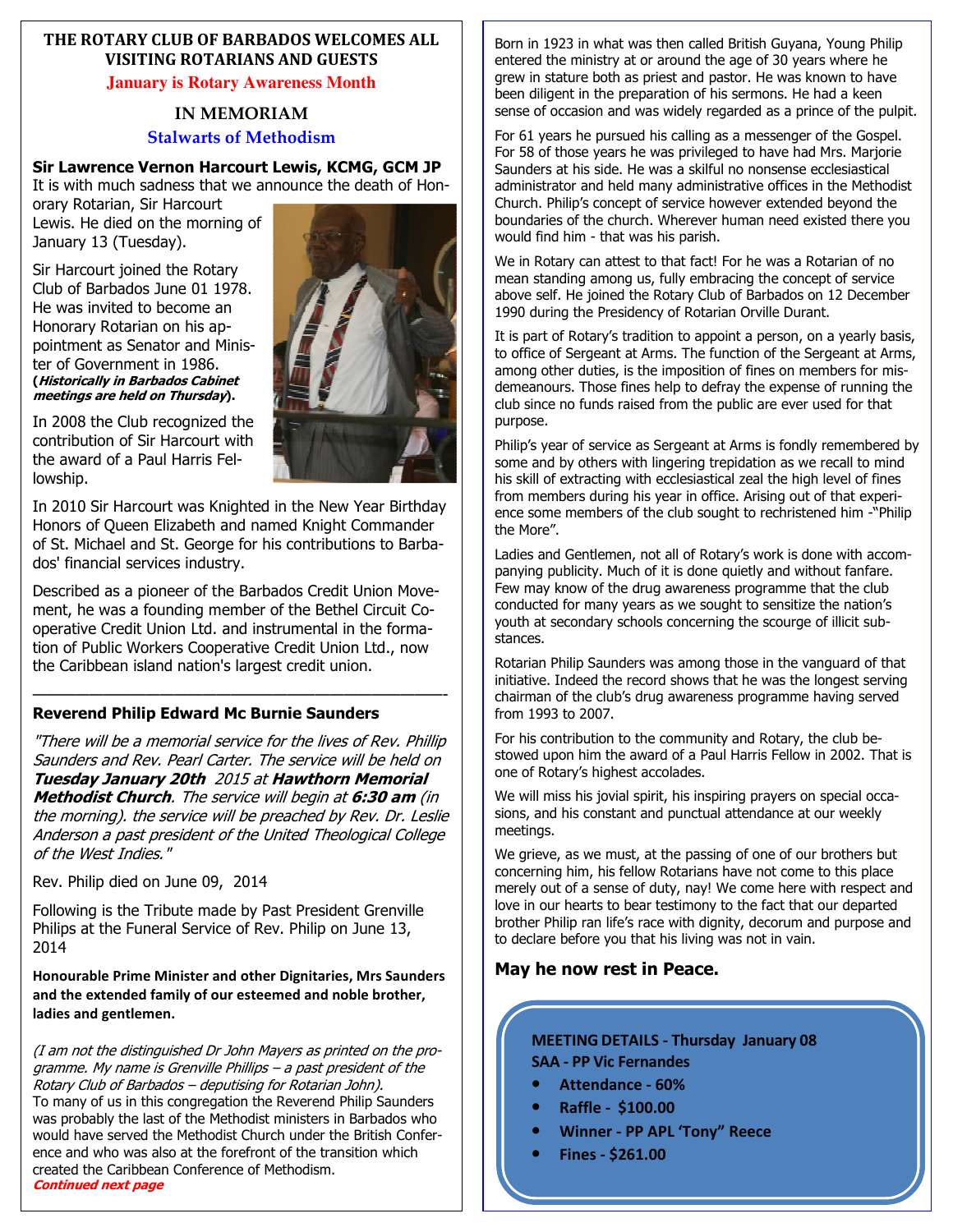TODAY WILL BE A FELLOWSHIP MEETING UNDER THE BANNER - THE GREAT ROTARY.

#### YOUR GREETERS ARE PAST PRESIDENT RON DAVIS & CHAIR HBI DR. RON RAMSAY. MEET OUR GREETERS

**Past President Ron Davis** joined the Club on April 24, 2003, He was introduced by Treasurer Brian Cole. His Classification is Finance Corporations. Before taking up the mantle of leadership for the year 2013-14, he served on two occasions as Treasurer—a total of four years. In his year as Fund Raising Chair he championed the School House Project, which will require the commitment of the club for a number of years. This is a very special cause.



In 2007-08 was given a special award for dedication and service to RCOB. In 2009 awarded a Paul Harris Fellowship. In 2010 -11 awarded Rotarian of the Year in recognition of his leadership and fundraising for The Schoolhouse for Special Needs. In 2013 while President-elect took back over the position of Treasurer for the period January to June 2013.



**Heartbeat International Chair Dr. Ronnie Ramsay** 

joined the Club on Oct 24, 2002. He was introduced by PP Roger Smith. His Classification is Dentist orthodontics. He served as Director Community Service 2005-06, International Service 2009-10 and Dpt. Director Club Service 2012-13 and currently serves as the Chair of the Heartbeat International Committee and a member of the Guest Speaker& Classification and Children's Homes Committees. He served as Chair Centennial Poster Competition 2003, Rotary Mini

Olympics – 2007 - 2010 and RYLA Coordinating Committee 2009. He was awarded a Paul Harris Fellow 2010.

#### ——————————————————————————— **FOLLOWING ARE THE HIGHLIGHTS OF THE BUSINESS MEETING LAST WEEK**

#### **Director's Reports for December Kim Tudor – Vocational Service**

Fellowship Day will be held on March 28. This will take the form of a treasure hunt terminating at the King George V Memorial Park in St. Philip. There will be a cook-off between the 3 clubs.

Rotary Week – May 17-23. This week aims to showcase Rotary. The public will be asked to participate as a challenge will be issued for ALL in the country to practice 'Service Above Self. "

#### **Neal Griffith – Youth Service**

The 3 Junior Clubs are out on Christmas Break. There were no meetings held in December. One of this year's goals is to meet with the new Principals of the St. Michael's and Codrington School to solidify the existing support for the Clubs.

The Committee will reach out to the Principals and inform them of the Club, Rotary in general and their activities and goals.

The District Rotaract Conference will be held in Barbados May 21-25, 2015. The Conference hotel is Divi Southwinds with events at UWI, Cave Hill. The Rotaractors have requested assistance with the planning of the event from members of the Club. PP Andrew suggested that a steering committee be set up with alacrity.

#### **CONTINUED NEXT PAGE**

#### **FOLLOWING ARE THE HIGHLIGHTS OF THE BUSINESS MEETING LAST WEEK**

#### **Shawn Franklyn - Community Service**

December was a very busy period. The senior Citizens Party held at Government House on December 14, 2014 was a success. The senior citizens enjoyed the party immensely. The Committee also had great success with the Shoe Box Drive. It was very well received. Children at Farr's and the Sterling Childrens' Homes received gifts from the shoebox drive. Gifts were also distributed from Carols by Candlelight.

#### **The President's Corner**

The President noted that his President's Party will be held in late January or early February.

He urged members to settle their accounts for the Carols by Candlelight tickets if there were any still outstanding.

He noted that the eminent Past Rotarian Philip Saunders' Memorial Service would be held at the Hawthorn Methodist Church on January  $20<sup>th</sup>$  2015 at 6:30 a.m. He encouraged members to attend.

#### **CLYDE PARRIS – GUEST**

Clyde Parris gave an impromptu speech on "how a Bajan ends up in Papua New Guinea". Mr Parris was appointed as a United Nations Observer and military advisor on Weapons Disposal and conflict resolution as a result of a Civil war. The civil war revolved around issues relating to mining. Members of the population of the Island of Bougainville felt that wealth was not evenly distributed and found its way mostly to the mainland. The disposal of weapons was from the ex-fighters in the civil war and were disposed of at sea. The program was not as successful as he had hoped and he left the area prematurely. A peace agreement was brokered in the Island of Bougainville where he was stationed. He later returned after having been stationed in Australia because a local conflict arose in the autonomous region of Bougainville. He worked with the Government initially but not receiving much traction he went out to work with the local people and local defence force, organized and trained them. He empowered them to understand and implement the peace agreement and to understand their responsibilities. He left them with a checklist of 40 questions. Lack of education was a large problem encountered.

#### **CLUB SERVICE REPORT—H. Waldo Clarke**

• There was a noticeable increase in attendance with an average of over 60%.

—————————————————————————————-

- New Member Donna Pierre was inducted during the month.
- A very busy and joyous month with Carols by Candlelight, Senior Citizens Concerts and Gift Distribution at a number of Children Homes.
- Healthy and handsome fines were realised during the month - in the "Spirit" of the Season.
- The RotaNews & Website Teams continued to inform the Club